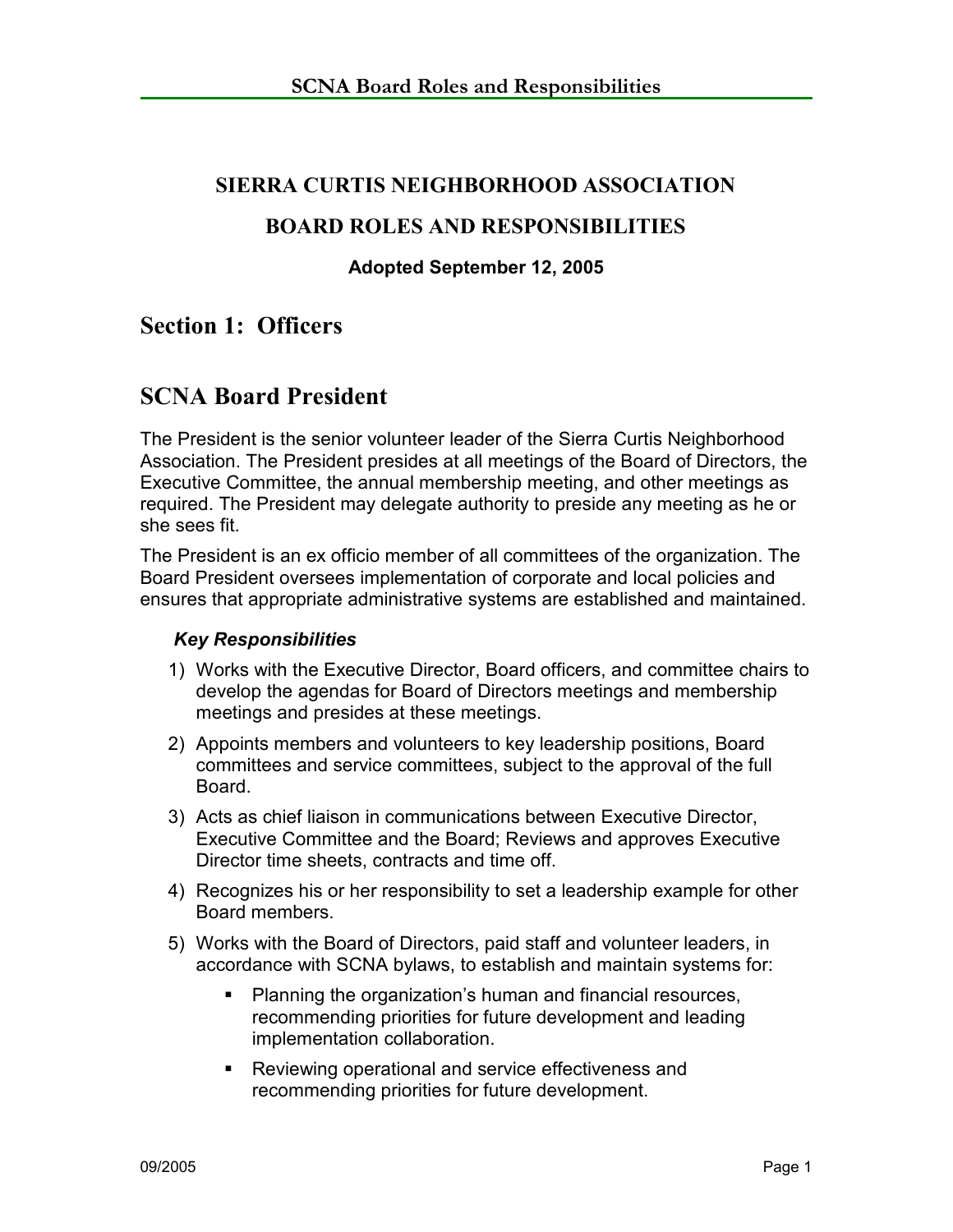- **Monitoring fiscal affairs.**
- Maintaining a public relations program to ensure community awareness and involvement.
- **Ensuring ethical standards.**

### *Term Details*

| Elected by:      | <b>Board of Directors</b>                               |
|------------------|---------------------------------------------------------|
| Length of Term:  | One year                                                |
| Time Commitment: | Negotiable to meet the requirements of the organization |
| Reports to:      | <b>Board of Directors</b>                               |

### *Qualifications*

- Commitment to SCNA and its values.
- Understanding of the association's objectives, organization and services, and the responsibilities and relationship of paid and volunteer staff.
- Knowledge of, and influence in the community.
- Ability to grasp, develop and articulate concepts and ideas and effectively communicate objectives to the Board of Directors, neighbors and the community.

# **SCNA Board Vice President**

#### *Key Responsibilities*

- 1) Acts for the President of the Board of Directors in his or her absence.
- 2) Assists the Board President in the execution of his or her duties.
- 3) Coordinates liaison activities as required.
- 4) Serves on the executive and other committees as appropriate.
- 5) Performs any other duties as assigned by the Board president and the organization's bylaws.

#### *Term Details*

| Elected by:      | <b>Board of Directors</b>                               |
|------------------|---------------------------------------------------------|
| Length of Term:  | One year                                                |
| Time Commitment: | Negotiable to meet the requirements of the organization |
| Reports to:      | <b>Board of Directors</b>                               |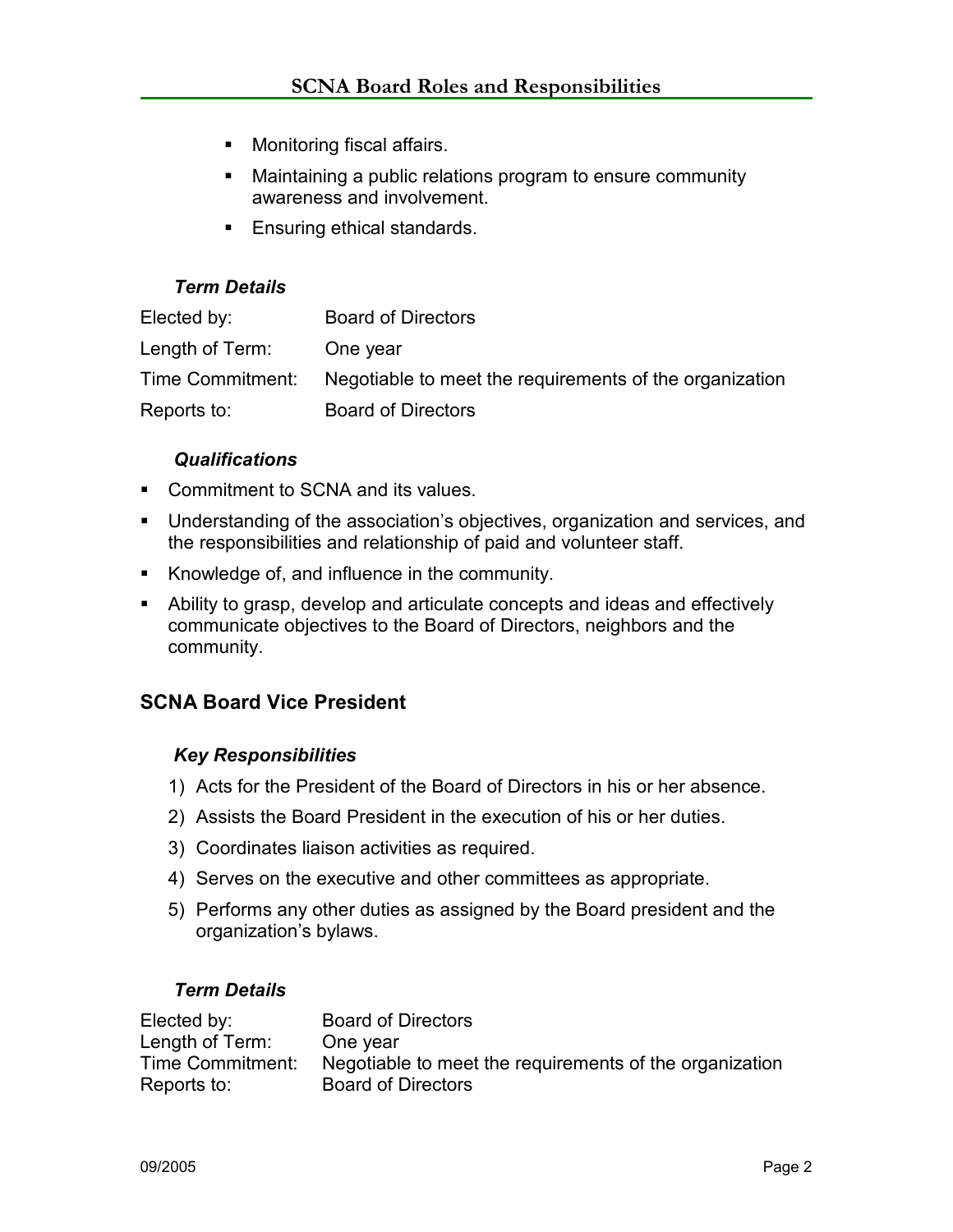# **SCNA Board Secretary**

#### *Key Responsibilities*

- 1) Keep, or cause to be kept, written minutes of all meetings of the Board, of the members, and of the Executive Committee at the principal office. The minutes shall indicate the time and place of meeting, whether the meeting was regular or special, and if special, how authorized, the notice given, the names of those present, and shall contain a summary of the proceedings at the meeting.
- 2) In advance of each Board meeting, prepare and provide written minutes of the prior session of the full Board, duly noting votes taken and resulting action items.
- 3) Maintain the official list of Board members in accordance with established procedures.
- 4) Maintain Board attendance records.
- 5) Prepare and submit timely Board notes for publication in the association's newsletter, *The Viewpoint*.
- 6) Ensure that a master file is maintained for organization including current copies of the following:
	- Articles of Incorporation
	- **Bylaws**
	- **Tax-exempt information**
	- **Financial Audits**
	- **Approved budget**
	- Signatory list
	- Policies and Procedures

# **SCNA Board Treasurer**

The Treasurer, jointly with the Board President and Finance Committee chair, if other than the Treasurer, ensures that current records are maintained, reflecting the financial condition of SCNA. These records will include cash, outstanding advances, investments, accounts receivable and other assets, accounts payable, and fund balances (net assets).

#### *Key Responsibilities*

- 1) Control all SCNA funds
- 2) Participate in the preparation of the budget.
- 3) Ensure that accurate books and records on the association's financial condition are maintained.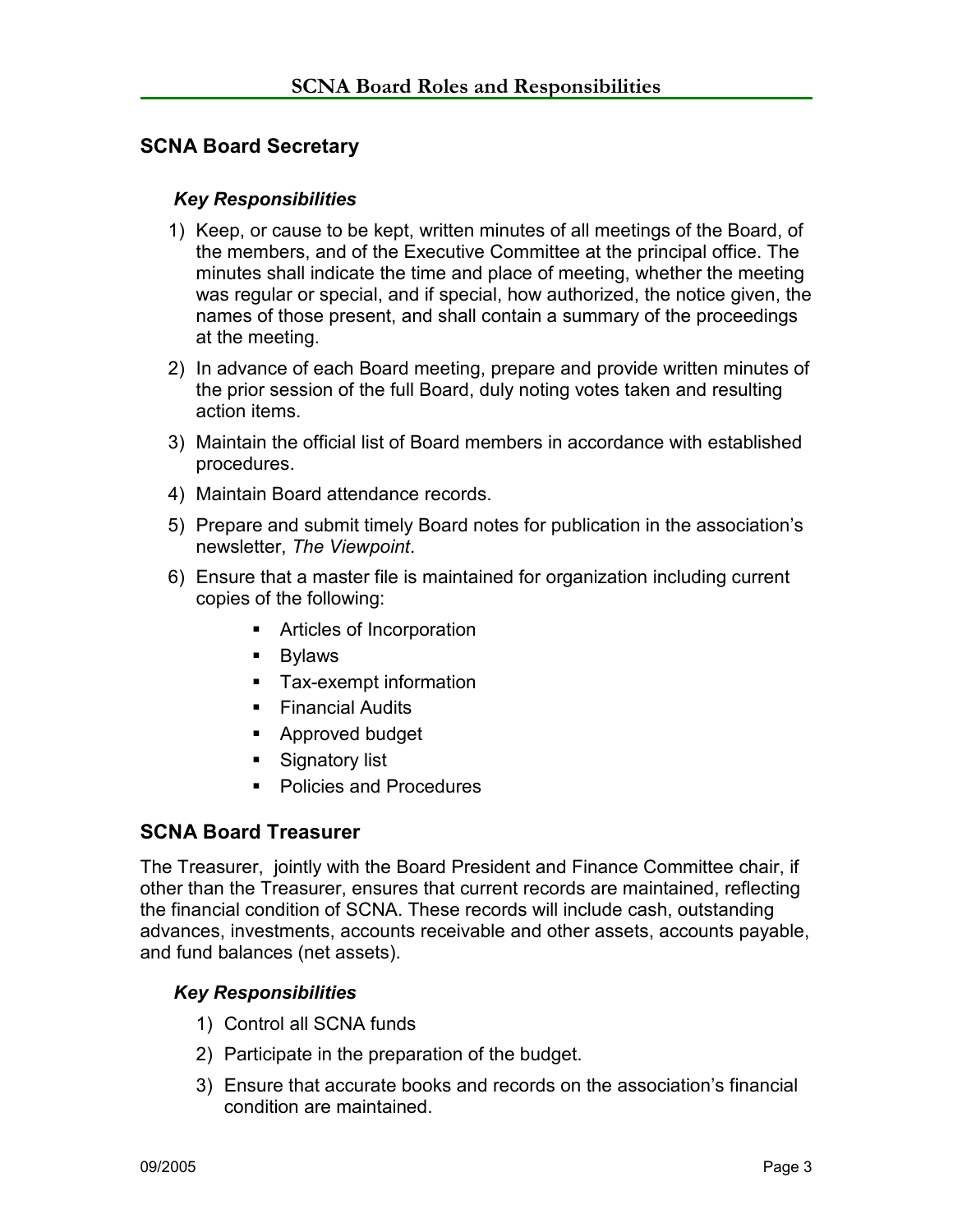- 4) Ensure that the assets are protected and invested according to corporate policy.
- 5) Ensure that SCNA complies with corporate and statutory reporting requirements.
- 6) Ensure that comprehensive financial reports to the Board are prepared and presented in a timely and accurate manner.
- 7) Ensure that the complete records of the organization are available to the individual, or individuals, preparing the annual financial statements.
- 8) Ensure that all checks over five hundred dollars (\$500) shall be signed by two authorized signatories as specified in Article IX, Section 1 of the Bylaws.
- 9) Performs all duties incident to the office of the Treasurer.

#### *Term Details*

| Elected by:      | <b>Board of Directors</b>              |
|------------------|----------------------------------------|
| Length of Term:  | One year                               |
| Time Commitment: | As required to accomplish major duties |
| Reports to:      | <b>Board of Directors</b>              |

#### *Qualifications*

The Treasurer must display a commitment to SCNA and an understanding of the organization and its principles, mission, goals, services, and the responsibilities and relationships of governance and management of paid and volunteer staff.

The Treasurer must also display the following:

- An understanding of the record keeping, accounting systems, and financial reports required by the organization.
- An ability to work with the accountant, bookkeeper and auditors, as required.
- An understanding of needs for SCNA services, as well as the financial and human resources.

#### *Leadership Development Opportunities*

The Treasurer should have the opportunity to attend and to participate in training courses, professional conferences and educational seminars as appropriate.

# **Section 2 SCNA Executive Committee**

The SCNA Executive Committee shall consist of the officers of the Board of Directors and one at-large member elected by the Board. The Committee shall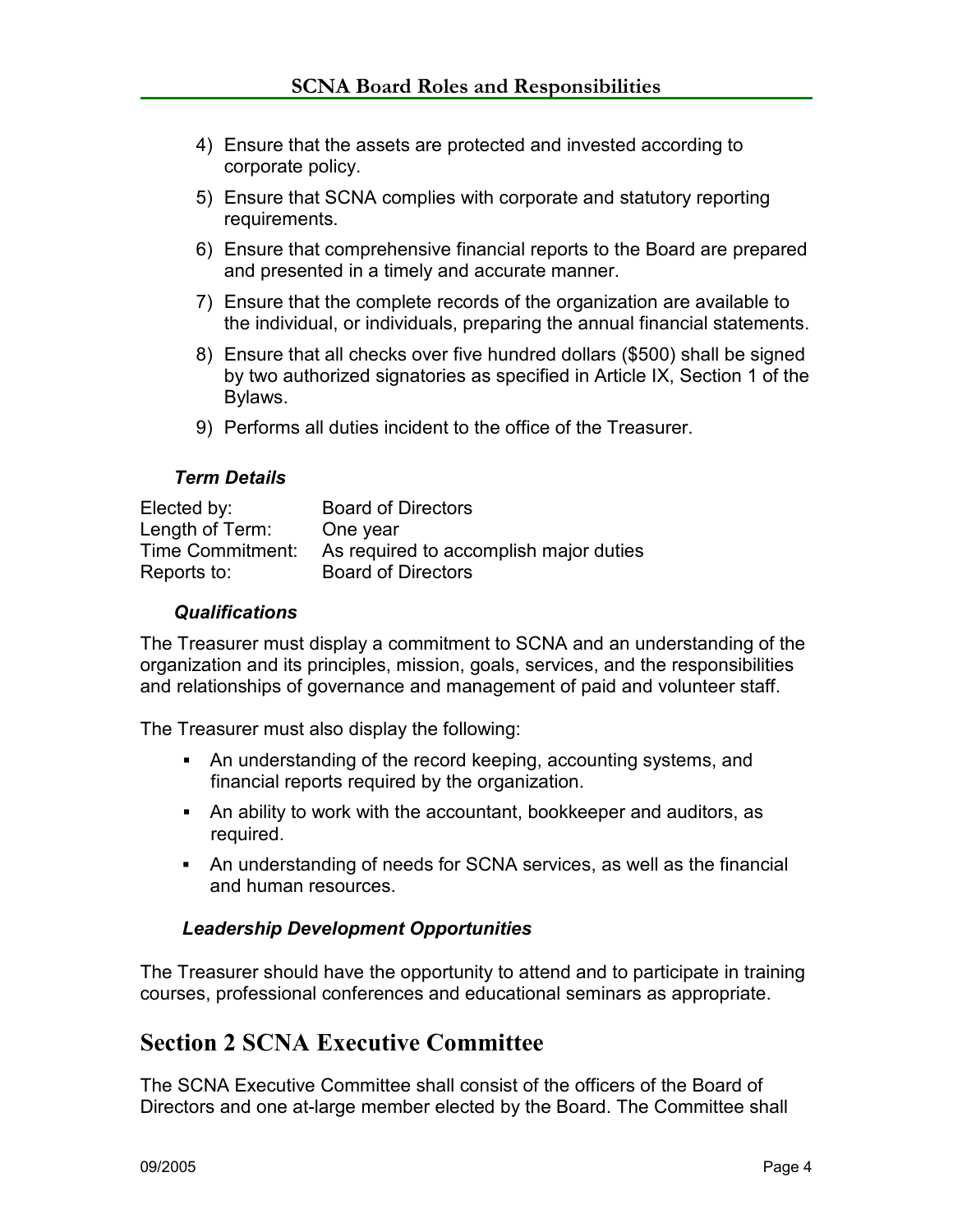meet as required on matters of routine management of the association and shall have the power to act on behalf of the Board if action is required prior to the next Board meeting. The committee shall keep regular minutes of its proceedings and report the same to the full Board at the next regularly scheduled meeting.

# **Duties And Responsibilities**

- 1) Provide input to the President and Executive Director in the planning of meeting agendas.
- 2) Prepare the agenda for each regular and any special membership meetings.
- 3) Participate in the selection and supervision of the Executive Director. Conduct an annual performance review of the Executive Director.
- 4) Approve and/or assist in long-range planning. Review progress towards Board goals.
- 5) Regularly review the financial status of SCNA.
- 6) Propose an annual budget for SCNA to the Board of Directors at the Board's regular June meeting.
- 7) With input from the Finance Committee and Executive Director, manage and revise the SCNA budget on an ongoing basis. Committee revisions are not to exceed two thousand five hundred dollars (\$2,500) per year for each Board-approved budgetary category.
- 8) Conduct informal periodic evaluations of Board functions and report findings to the full Board of Directors.
- 9) Establish procedures for maximum utilization of Board member potential.
- 10) Coordinate and manage the working relationships among the various committees of SCNA.
- 11) Act in lieu of the Board between Board meetings as needed to address emergencies and maintain the smooth operation of SCNA. Inform the Board of any actions taken at the next Board meeting and secure ratification as needed.
- 12) Undertake other duties specified by the Board.
- 13) Develop a process for Board implementation of a strategic plan.
- 14) The Executive Committee shall form an Ad Hoc Nominations Committee of any three (3) or more Directors who shall present a slate of prospective Directors to the Board of Directors one month prior to SCNA's regular membership meeting.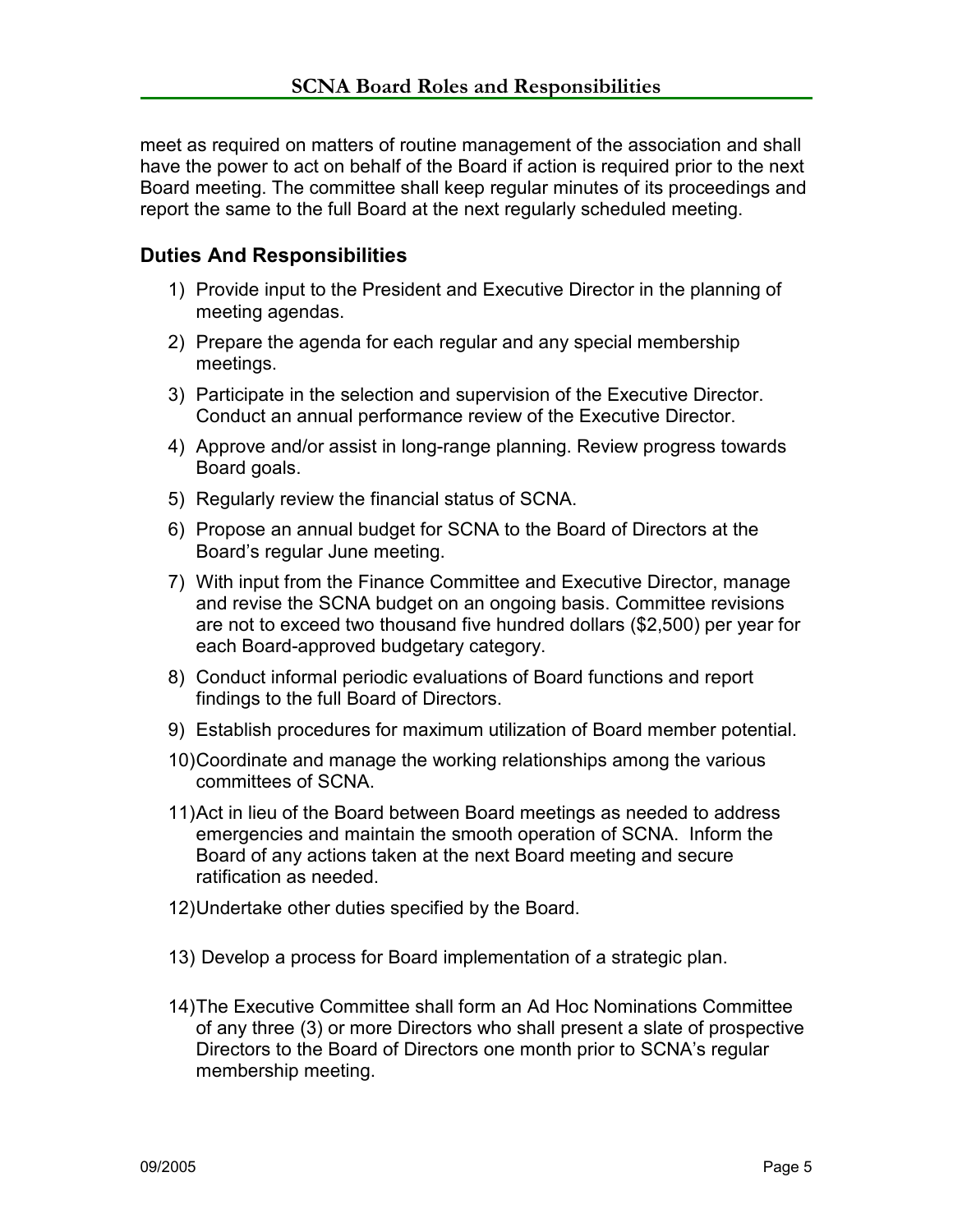# **Section 3: SCNA Executive Director**

# **Duties And Responsibilities**

- 1) The Executive Director shall assist the Board and all standing committees in preparation of their required annual reports and budget requests, generating necessary data, information and analysis as it concerns the Sierra 2 Center and operations.
- 2) Once annual reports and plans are decided on by the full Board, the Executive Director shall be responsible for carrying out the mandates and implementation embodied in the plans and the annual SCNA budget as directed by the Board.
- 3) To the extent reasonable, the director shall plan and attend meetings of the standing committees on a regular basis
- 4) The Executive Director reports to the entire Board but has as his/her primary contact the president of SCNA, who shall mediate in matters of overlapping requests or excessive demands on the Executive Director's time.

The Executive Director shall make regular monthly written and oral reports to the entire Board detailing work accomplished during the previous month.

# Section 4: Standing Committees

Standing Committee Chairs are responsible for providing written reports of all Committee meetings, including attendance, issues discussed, and action taken, for each period between full Board meetings. Reports should be submitted to the Executive Director for inclusion in the Board packets distributed prior to each Board meeting.

# **Finance Committee**

- 1) Prepare a monthly financial report for presentation at each Board meeting.
- 2) Conduct an on-site review of the fiscal operations of SCNA at least quarterly. On-site review duties include the following:
	- Verify that balance sheet accounts tie to external and subsidiary statements and ledgers.
	- Verify that approval processes for disbursements are being adhered to and that amounts paid to vendors are correct.
	- Review Accounts Receivable aging and the Contract Log to verify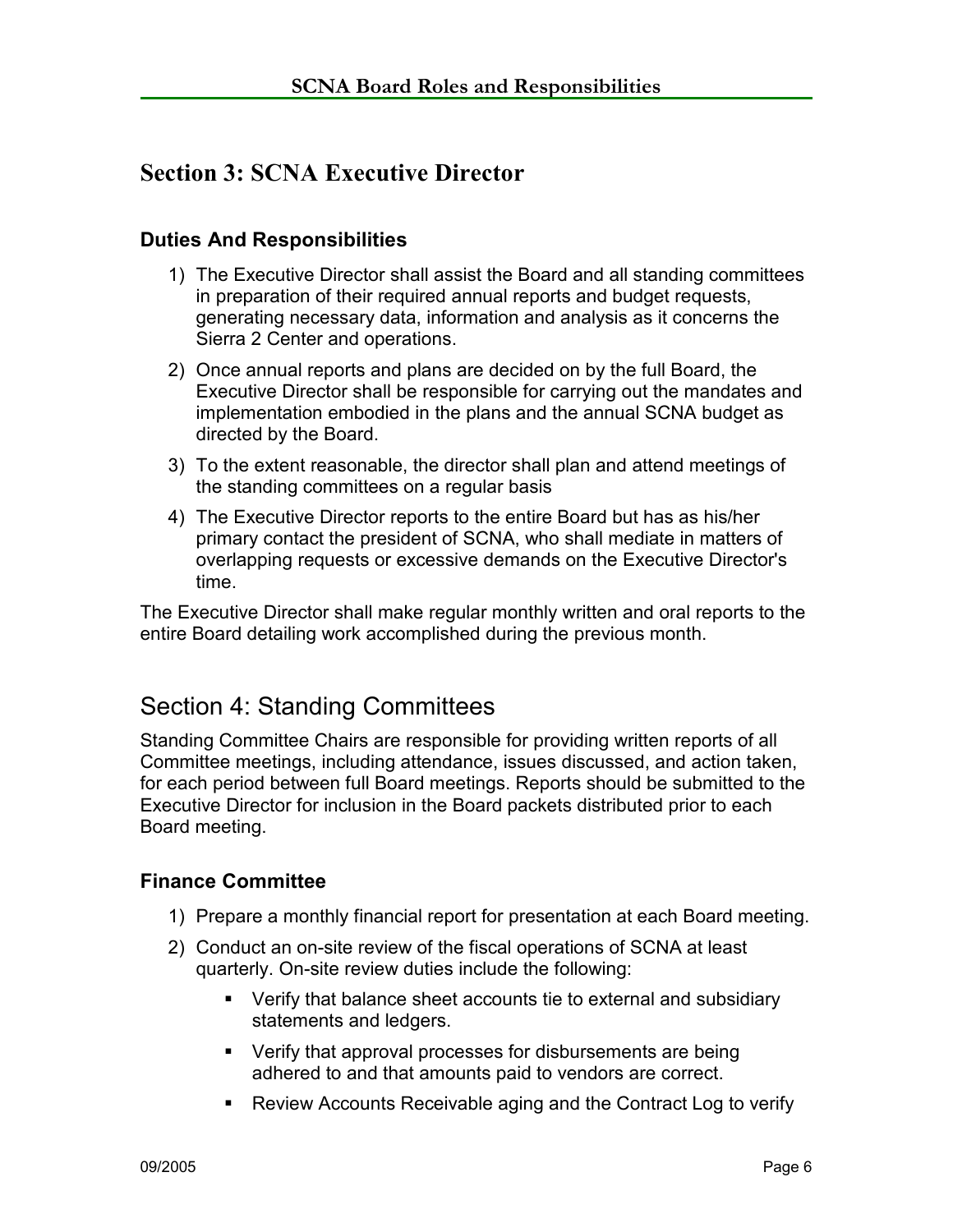that collection efforts are timely.

- Review random contracts to verify that billing rates are adhered to and payments have been received.
- Compare actual income and expense to budget and determine the cause of significant variances.
- Randomly select and review time cards and Paychex records to determine that payroll amounts are correct and records are in good order.
- Randomly select and review customer invoices and determine that amounts billed are correct.
- 3) Ensure that SCNA maintains a cash reserve for capital improvements in an amount specified in SCNA's lease with the City of Sacramento.
- 4) Prepare or cause to be prepared annual tax documents as required by state and federal law, and quarterly and year-end financial statements, including statements of assets and liabilities.
- 5) Review annually the costs and adequacy of insurance coverage.
- 6) In accordance with the financial review provisions contained in Article VII of the Bylaws, procure the services of an independent outside firm to conduct such review of SCNA's finances as the Board deems necessary.
- 7) Undertake other duties specified by the Board.
- 8) Oversee revenue and expenses from Viewpoint, the monthly publication of SCNA.

# **Facilities Committee**

- 1) Based on the Board's vision for use of the Sierra 2 Center, recommend resident tenant mix and tenant acquisition strategies and policies, including lease provisions, for presentation to and approval by the Board no later than two months prior to the Board's June meeting.
- 2) Conduct an annual tenant survey to ascertain tenant satisfaction and needs. The survey shall be completed no later than the third quarter of each fiscal year. Findings shall be presented to the Board no later than two months prior to the Board's June meeting.
- 3) Conduct a resident tenant meeting annually.
- 4) Resolve the concerns and complaints voiced by the Sierra 2 Center's tenants at the request of the Executive Director.
- 5) Recommend strategies, policies, and rates for the block and one-time users of the Sierra 2 Center activity spaces for presentation to and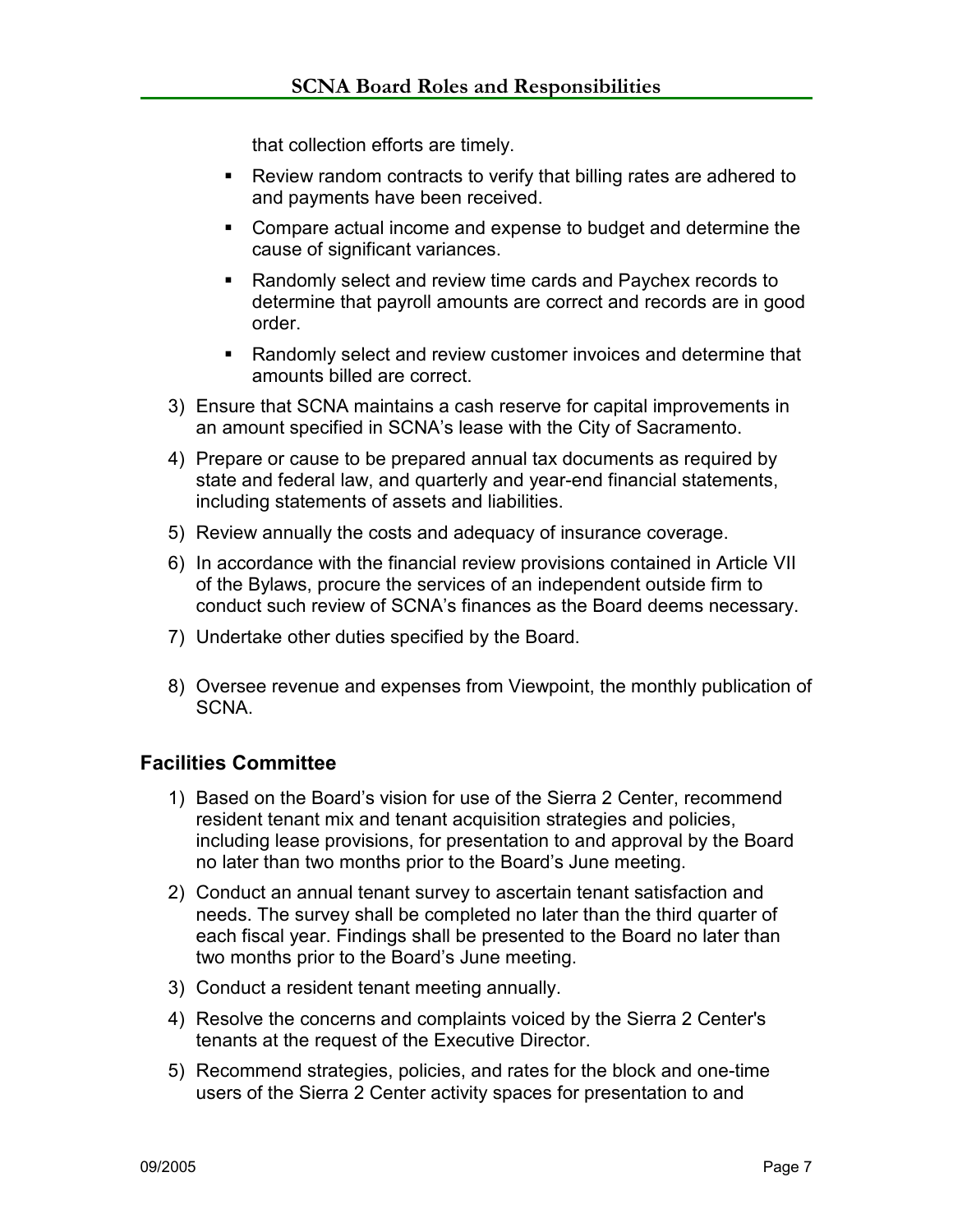approval by the Board no later than two months prior to the June meeting.

- 6) Work with the Executive Director to market and maximize the use of the Sierra 2 Center's facilities available to block and one-time users.
- 7) Oversee the operation and maintenance of, and necessary physical improvements to, the Sierra 2 Center.
- 8) Work with the Executive Director to develop an annual plan for the maintenance and repair of the Sierra 2 Center, including furnishings replacement. In conjunction with the development of the annual budget, present this plan for approval by the Board no later than two months prior to the Board's June meeting.
- 9) Work with the Executive Director and Finance Committee to establish a five year capital improvement plan and estimated budget to cover major improvements such as roofing, exterior painting, electrical upgrades, etc. In conjunction with the development of the annual budget, update the capital improvement plan annually and present it for approval by the Board no later than two months prior to the Board's June meeting.
- 10) Undertake any other duties needed to manage the Sierra 2 Center, pursuant to the general operating policies established by the Board.

# **Personnel Committee**

- 1) Annually propose to the Executive Committee a compensation package for the Executive Director.
- 2) Recommend Board members to serve on an independent Ad Hoc grievance committee as necessary, subject to a majority vote of the Board.
- 3) With the Executive Director, conduct an annual review of the employee benefits and compensation package and present its recommendations to the Board at the April Board meeting.
- 4) With the Executive Director, conduct an annual review of the number and types of employees and their job descriptions.
- 5) Review the SCNA Employee Manual and make recommendations for changes, if necessary.
- 6) Serve as the official Level Two of the Grievance Procedure as outlined in the SCNA Employee Manual.

# **Development Committee**

1) Keep, or cause to be kept, proper membership records.